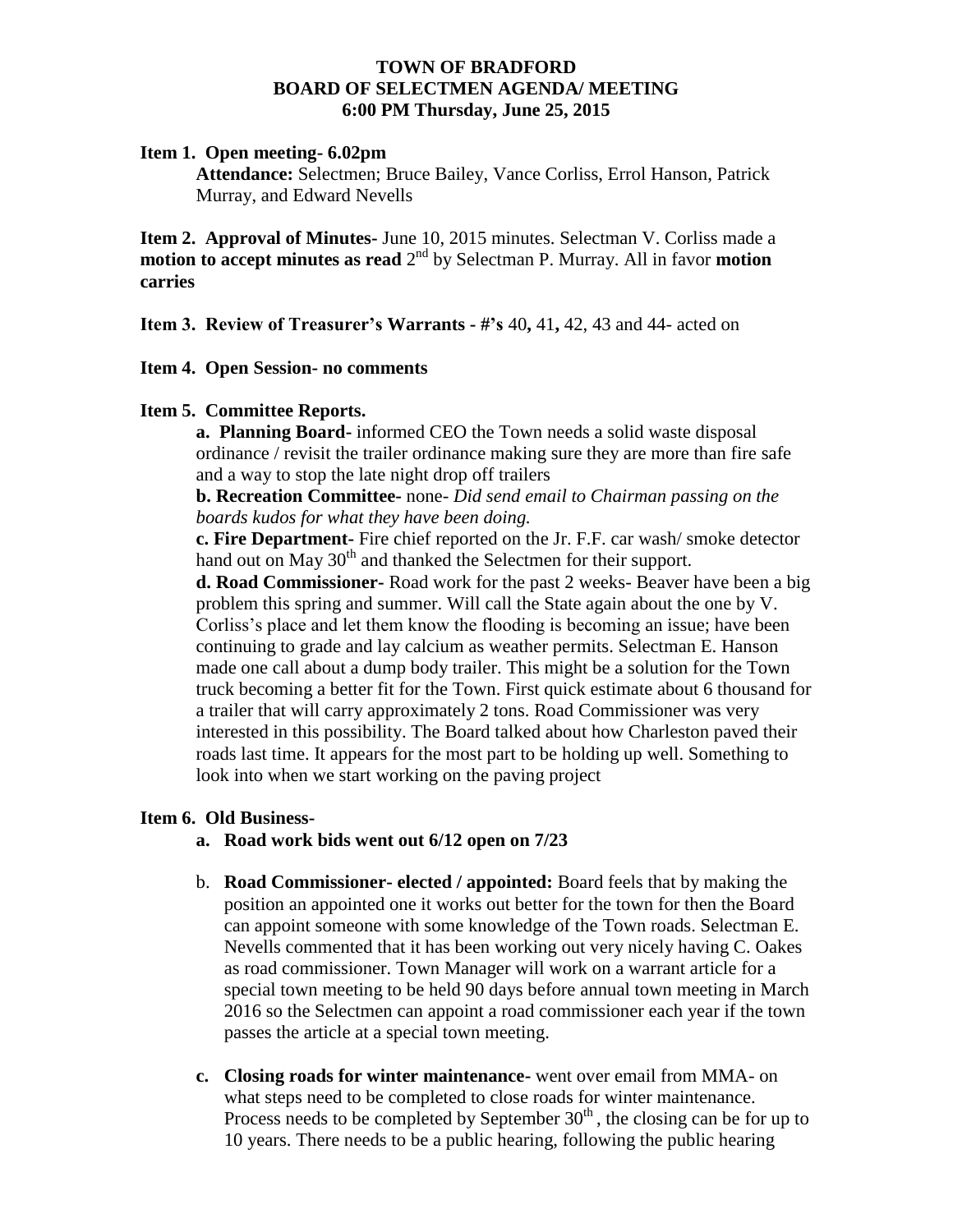procedures; after the public hearing is closed the selectmen need to publicly deliberate the issue making a written record of Title 23 MRSA 2953(2) for each road closing.

# **Item 7: New Business-**

- **a. ATV culverts- Motion made** by Selectman V. Corliss and 2<sup>nd</sup> by Selectman E. Hanson that the ATV Club could have the end pieces left from culverts that needed to be shorten. **4 in favor, 1 abstention (**E.N.)
- **b. Commitment of taxes hoping to be committed on July 8th -**

# **Item 8: BOS Concerns:**

# **a. Bruce Bailey-** none

- **b. Vance Corliss-** After talking to a few people he realized that people like receiving the post cards, he is having a rat issue from the old Arnold Hanson house, the culvert by him is still plugged up and the water is rising, (The office will call the State again on this issue). Have received positive feedback about the grading.
- c. **Errol Hanson-** Commented on a nice job that was done on cleaning out the dug- outs. Would like to have the graffiti that is carved into the wooded dugout walls sanded off – the Town doesn't own any equipment to be able to do that. In the past the Rec. Committee would paint the dug outs along with taking care of the fields.

 Made 2 calls and spoke with 2 different people in the Dept. of Revenue state level 624-5699, a Jamie and Jeff. He was told by them that cars that are not register can be charge a personal tax. Each town has the right to charge personal property tax. It is a constitutional law but because we are a Home rule state the town doesn't have to enforce the tax. Errol stated he would like to see the Town to stop enforcing the personal property tax.

- d. **Patrick Murray-** none
- e. **Edward Nevells-** none

**Item 9. Correspondence-** Letter from State concerning Middle Branch Bridge #3473- 2014 Inspection – Wings significant spalling, extensive cracking, spalling, and leakage of exterior portions of the slab.

# **Item 10. Request for Additional Agenda Items-** none

# **Item 11. Executive Session:**

**a. 1 M.R.S.A. 405(6)(A) personal matter- Motion made** by Selectman E. Nevells to enter in to executive session for the purpose of 1 M.R.S.A. 405(6)(A) at 7:57 pm, 2 nd by Selectman B. Bailey. All in favor **motion passes Motion made** by Selectman B. Bailey to come out of executive session at 8:51pm, 2<sup>nd</sup> by Selectman V. Corliss. All in favor **motion passes.** No decision was made.

# **Item 12. Adjournment:** 8:53pm